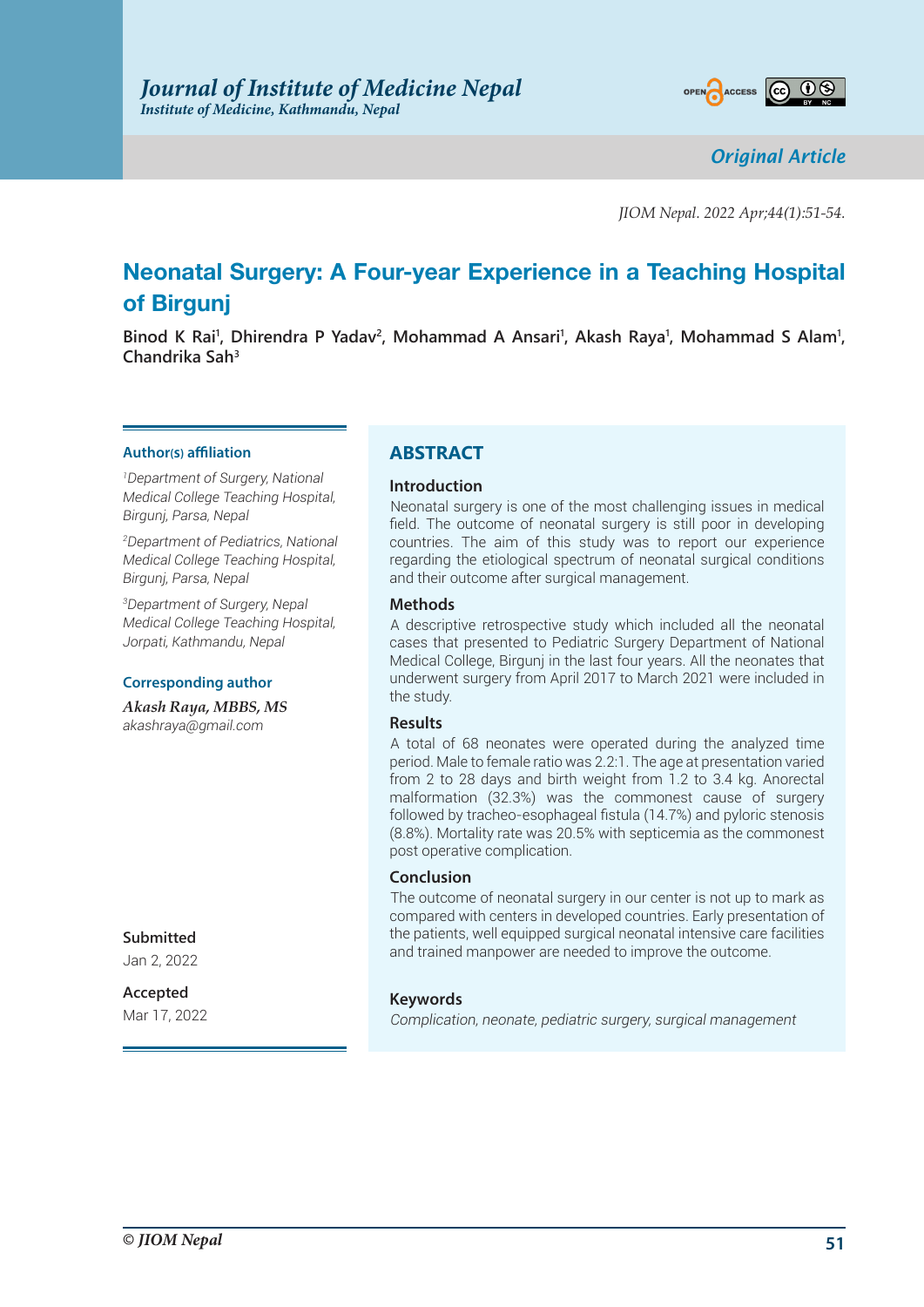# **INTRODUCTION**

Neonatal surgery in a developing country is<br>a challenging issue. Performing a surgery<br>on a neonate is a challenge to the pediatric<br>surgical team and the supporting staff 12 Neonatal a challenging issue. Performing a surgery on a neonate is a challenge to the pediatric surgical team and the supporting staff.<sup>1,2</sup> Neonatal surgeries are mostly performed for congenital malformations.3 An in-depth knowledge of neonatal anatomy, physiology coupled with advanced surgical skills and pre and post operative neonatal care is required for neonatal surgery.4 The advances in neonatal intensive care have improved outcomes in developed countries whereas in developing countries like ours, the outcome is far from what should be the standard.<sup>5</sup>

The incidence of surgical emergency in neonates range from 1-4 per 1000 births.<sup>6</sup> Neonates present with various surgical conditions like anorectal malformations, intestinal atresia, tracheo-esophageal fistula, hirschsprung disease, necrotizing enterocolitis, anterior abdominal wall defects, congenital diaphragmatic hernia, obstructed inguinal hernia etc.

The aim of this study was to analyze the presentation of different neonatal cases and its outcome during the last four years in a teaching hospital outside Kathmandu.

## **METHODS**

This was a descriptive retrospective study which included all the neonatal cases that presented to Pediatric Surgery Department of National Medical College (NMC). Birguni during the last four years. The data included in this study was from April 2017 to March 2021. Ethical clearance was obtained from the institutional Review Committee of NMC (Reference No: F-NMC/563/078-079). All the neonates that underwent surgery were included in the study. A total of 68 cases were included in our study.

All the data were collected from the records available in the record section of the hospital. We evaluated the distribution of presentation, complications of the surgery, and mortality among the cases of different surgical neonatal diseases. The outcome included in the study were complications faced post-surgery and rate of mortality.

The data were collected in data collection sheet and was entered in Microsoft Excel 2016. Data analysis was done using the Statistical Package for the Social Sciences (SPSS) version 16.

### **RESULTS**

A total of 2160 neonates were admitted in Neonatal Intensive Care Unit (NICU) during the data collection period. The total number of neonates who underwent surgery was 68 (incidence rate

*Table 1. Days of presentation*

| Age in days | Number (%) |
|-------------|------------|
| $\langle$   | 11(16.2)   |
| $2 - 5$     | 32(47)     |
| $6 - 10$    | 6(8.8)     |
| $11 - 15$   | 5(7.4)     |
| $16 - 20$   | 5(7.4)     |
| 21-28       | 9(13.2)    |

of 3.1%), out of which 47 were male and 21 were female. Age was variable from 1 to 28 days (mean  $= 8.04\pm8.46$  days) and birth weight from 1.2 Kg to 3.4 kg (mean=2.28±0.53 Kg).

Anorectal malformation (ARM) was the most common etiology for neonatal surgery followed by tracheoesophageal fistula, pyloric stenosis and Hirschsprung disease (HD). (Table 2)

Out of 22 patients of anorectal malformation, 15 had a high variety type while 7 had a low variety. 14 patients of ARM had at least one associated anomaly while 8 others were cases of isolated ARM only.

Out of 68 patients, 54 survived with a survival rate of 79.5%. Among 14 deaths, highest mortality was seen in cases of tracheoesophageal fistula (40%) (Table 3). The most common post-operative complications were septicemia, wound dehiscence and anastomotic leakage.

# **DISCUSSION**

A total of 2160 neonates were admitted in NICU during the study period, out of which 68 patients

| Table 2. Etiological spectrum of neonatal surgical |
|----------------------------------------------------|
| disease                                            |

| <b>Disease</b>                  | Number (%) |
|---------------------------------|------------|
| Anorectal malformation          | 22 (32.5)  |
| Tracheo-esophageal fistula      | 10(14.7)   |
| Pyloric stenosis                | 6(8.8)     |
| Hirschsprung disease            | 5(7.3)     |
| Necrotizing fasciitis           | 4(5.9)     |
| Jejunoileal atresia             | 3(4.4)     |
| Duodenal atresia                | 3(4.4)     |
| Necrotizing enterocolitis       | 3(4.4)     |
| Congenital diaphragmatic hernia | 2(2.9)     |
| Gastrochisis                    | 2(2.9)     |
| Omphalocele                     | 2(2.9)     |
| Malrotation                     | 2(2.9)     |
| Meconium Ileus                  | 1(1.5)     |
| <b>OEIS Complex</b>             | 1(1.5)     |
| Obstructed inguinal hernia      | 1(1.5)     |
| Empyema thoracis                | 1 (1.5)    |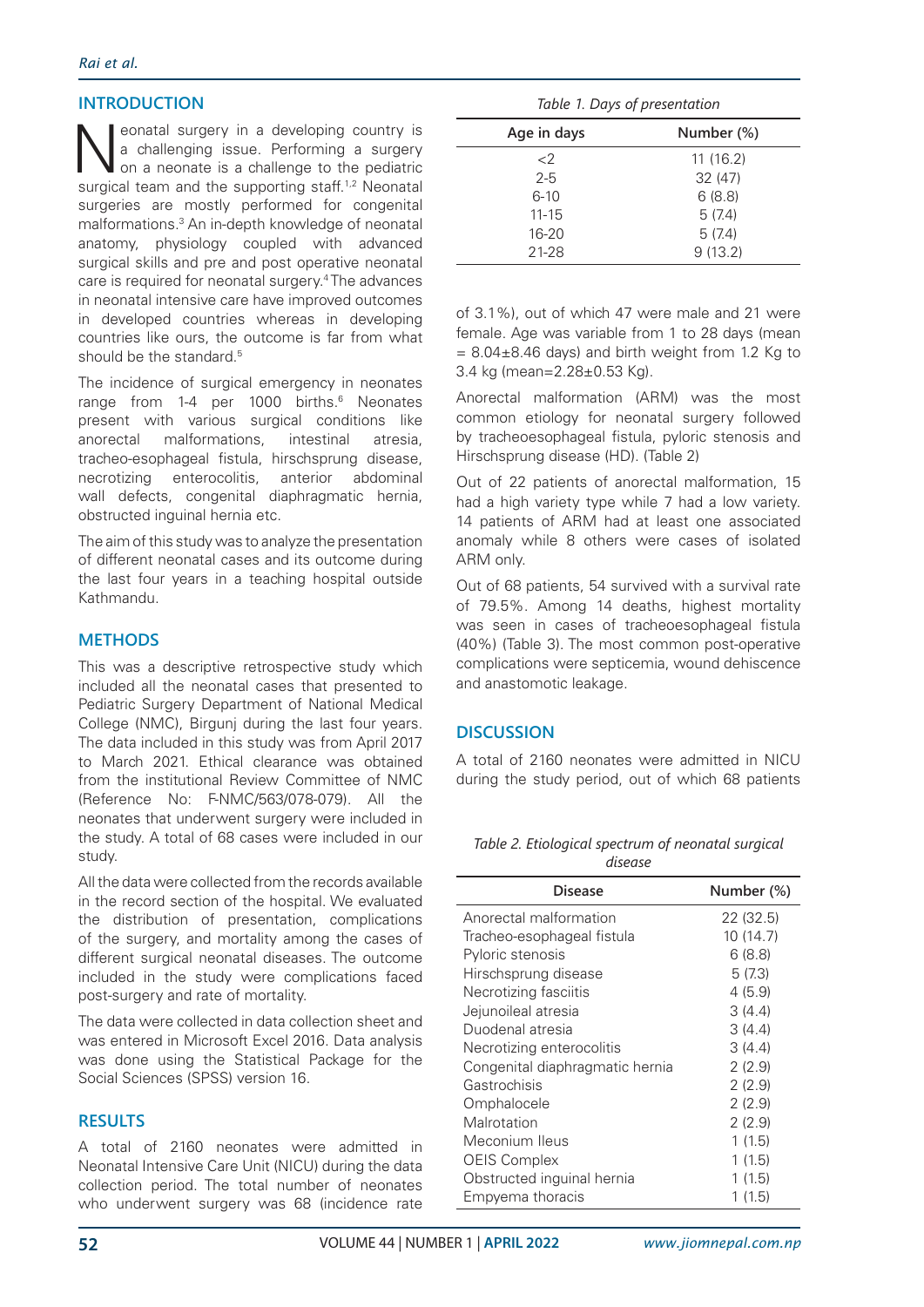| Table 3. Mortality              |            |  |
|---------------------------------|------------|--|
| <b>Disease</b>                  | Number (%) |  |
| Tracheo-esophageal fistula      | $4(5.8\%)$ |  |
| Anorectal malformation          | $2(2.9\%)$ |  |
| Necrotizing fasciitis           | $2(2.9\%)$ |  |
| Jejunoileal atresia             | $1(1.5\%)$ |  |
| Duodenal Atresia                | $1(1.5\%)$ |  |
| Congenital diaphragmatic hernia | $1(1.5\%)$ |  |
| Gastrochisis                    | $1(1.5\%)$ |  |
| Omphalocele                     | $1(1.5\%)$ |  |
| <b>OEIS Complex</b>             | $1(1.5\%)$ |  |
| Total                           | 14 (20.6%) |  |

*Table 4. Post-operative complications (Clavien Dindo classification)* 

| Grade                        | Number |
|------------------------------|--------|
|                              | 12     |
| 2                            |        |
|                              |        |
|                              | 8      |
| $3a$<br>$3b$<br>$4a$<br>$4b$ | 3      |
|                              | 17     |
| 5                            | 14     |

| Outcome      | Number (%) |
|--------------|------------|
| Cured        | 17(25)     |
| Complication | 37(54.4)   |
| Mortality    | 14(20.6)   |

underwent surgery. The neonatal surgery incidence rate of 3.1% in our study is low as compared to other studies. Chokwobuike reported a incidence rate of 9.5%<sup>7</sup> whereas other studies have reported incidence rate of 12.7%,<sup>2</sup> 6.2%.<sup>8</sup> The fact is that the incidence of neonatal surgery varies depending upon the type of centers. Dedicated neonatal surgical centers are obviously going to perform more surgeries. The incidence rate in our study is low because of the reason that neonatal surgical services started as recently as five years back and this center is not a pediatric surgical referral centre.

There is a male predominance in our study (Male: 69.1%, Female: 30.9%). A study done at Kanti Children's Hospital, Kathmandu, Nepal showed a similar pattern. The study revealed that 76.8% of total patients were male and 23.2% were female.<sup>9</sup> Meanwhile other studies have revealed a lower percentage of males as compared to ours but even then the male predominance is evident in those studies.<sup>10,11</sup>

Anorectal malformation was the most common indication for surgery in our study. Similarly, Basnet et.al<sup>9</sup> showed that anorectal malformation (30.72%) was the most common problem for which neonatal surgery was done. This finding is consistent with several other studies.<sup>10,12-15</sup> There is a male predominance in anorectal malformation in this study  $(M=18, F=4)$  which is in line with a study conducted in USA.16 Most of our patients with anorectal malformations presented after 3 days of life. Other common causes of neonatal surgery in our study were TEF, pyloric stenosis, and Hirschsprung disease.

The neonatal mortality rate of Nepal in 2020 was 16.8%.17 The contribution of neonatal surgery in this mortality is exactly unknown but it must be pretty significant. Despite this, the concerned authorities have failed to give enough attention to the field of neonatal surgery. There is a single government children hospital in our country which is the only referral center for pediatric surgical patients.

The mortality rate in our study was similar with studies that were conducted in the developing countries.14,18,19 When compared to developed countries these rates are very high. The neonatal surgical mortality in developed countries is reported to be less than 5%.20-23 The most common cause of mortality in our study was septicemia. The high mortality is probably due to late presentation of the patients, lack of proper peri-operative care in the NICU, and paucity of trained support staff. The outcomes in surgical neonates depend not only on the skills of operating surgeon but also on the team that deals in caring for the surgical neonates. This team consists of pediatrician, anesthetist, radiologist, nurses, and the support staff. The mortality can be reduced by timely referral and safe transport of the neonates to centers where neonatal surgical facilities are available. Collaboration with neonatologists and availability of pediatric anesthetists would further help in reducing the mortality rate.

# **CONCLUSION**

Anorectal malformation was the most common indication of neonatal surgery. There is a significant difference in outcomes of neonatal surgery between the developing countries and the developed ones. Countries like ours face different challenges that include lack of proper neonatal intensive facilities, late presentations of patients and lack of trained manpower.

# **FINANCIAL SUPPORT**

The author(s) did not receive any financial support for the research and/or publication of this article.